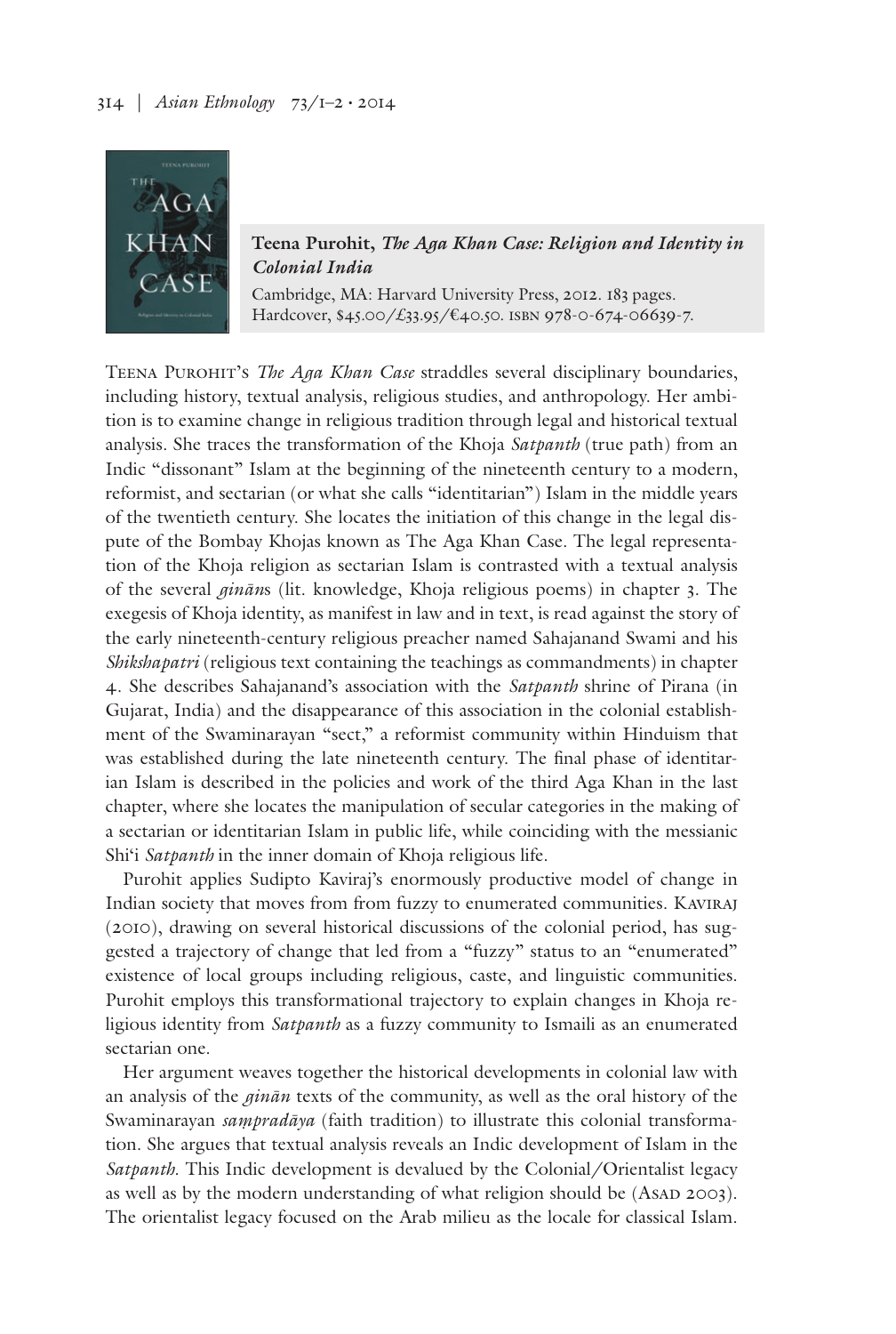The new "modern" identification of religious belonging, what Purohit refers to as "identitarian logic," led to a "reformist" transformation of being Indian Muslim. She draws on Richard Eaton's discussion of becoming Muslim in South Asia (14), then builds on the work of several earlier scholars of *ginān*s who have noted the transformation she describes in this body of religious poetry during the last 150 years (for example, SHACKLE and MOIR 1992; SILA-KHAN 2007; BOIVIN 1998; 2007). To some extent it is a response to Tazim Kassam's earlier questioning of the academic traditions of studying the *ginān* genre as a type of conversion literature (Kassam 2007).

The first two chapters of the book examine the legal battles within the Khoja community from 1847 to 1866, the period between the first Aga Khan as recent arrival to Bombay and the emergence of the leading Khoja *seṭh*s, the merchant princes of the city. Here she treads on the fairly well-established grounds of Khoja history. What she adds to the discussion is the focus on the *ginān* titled *Dasavatar* as the key text for locating the Khojas in an Islamic conversion narrative. Purohit has not commented, however, on the suggestion that this use of the *ginān* in a legal historical argument has transformed the nature of community governance and inspiration (SHODHAN 2007). The *ginān* as conversion literature withdraws it from the plural sources of its production and transfers authority to the Aga Khan as the sole spiritual source and guide for the community. Indeed, later in chapter five, she perceptively argues that Sultan Mohammad Shah relies on the *ginān*s that are written to celebrate his Imamate in the twentieth century. Thus, while his public position may be secular and reformist, his private position within the community employs the *Satpanth* Indic idiom of *ginān* to establish his authority as the Imam. The messianic concepts "were active within the private, specifically Isma'ili, sphere of religion" (119) and in the development of *ginān* compositions under his Imamate.

In chapter 2 she looks closely at the *Dasavatar*, and also the *Buddhavatar* and the *Yog Vani*. She analyzes these three *ginān*s to demonstrate how they are a "refraction" (9) of the Quran in the Indic idiom. She analyzes the *Dasavatar* as embodying the Indic milieu of Islamic interpretation; that is, the refracting and translating of concepts from the Quran through Shi'i messianism in an Indian local idiom. The term s*atpanth*, for example, is a re-presentation of the Arabic *ṣirāṭ al-mustaqīm* (true path), while other technical terms found in the *Dasavatar* are translations of Shi'i messianic concepts focusing on Ali.

Purohit analyzes the *ginān* texts as refracting Quranic concepts of time and place. It is indeed crucial that premodern texts are analyzed in their theological contexts and modern ideas of religious identity are not read into them. Her analysis of the *Dasavatar* and *Yog Vani* are important correctives in this regard. Mallison's reading of Pir Shams' *garbī*s (songs) and other texts opened up the field, in which she demonstrated how Shams' texts question the categories of Hindu and Muslim (Mallison 1991).

In order to understand the Khoja *ginān*s in their theological context without essentializing the categories of Hindu and Muslim, she posits two domains of Islamicate and Indic spiritual geographies. Her analysis of the two different ways of dealing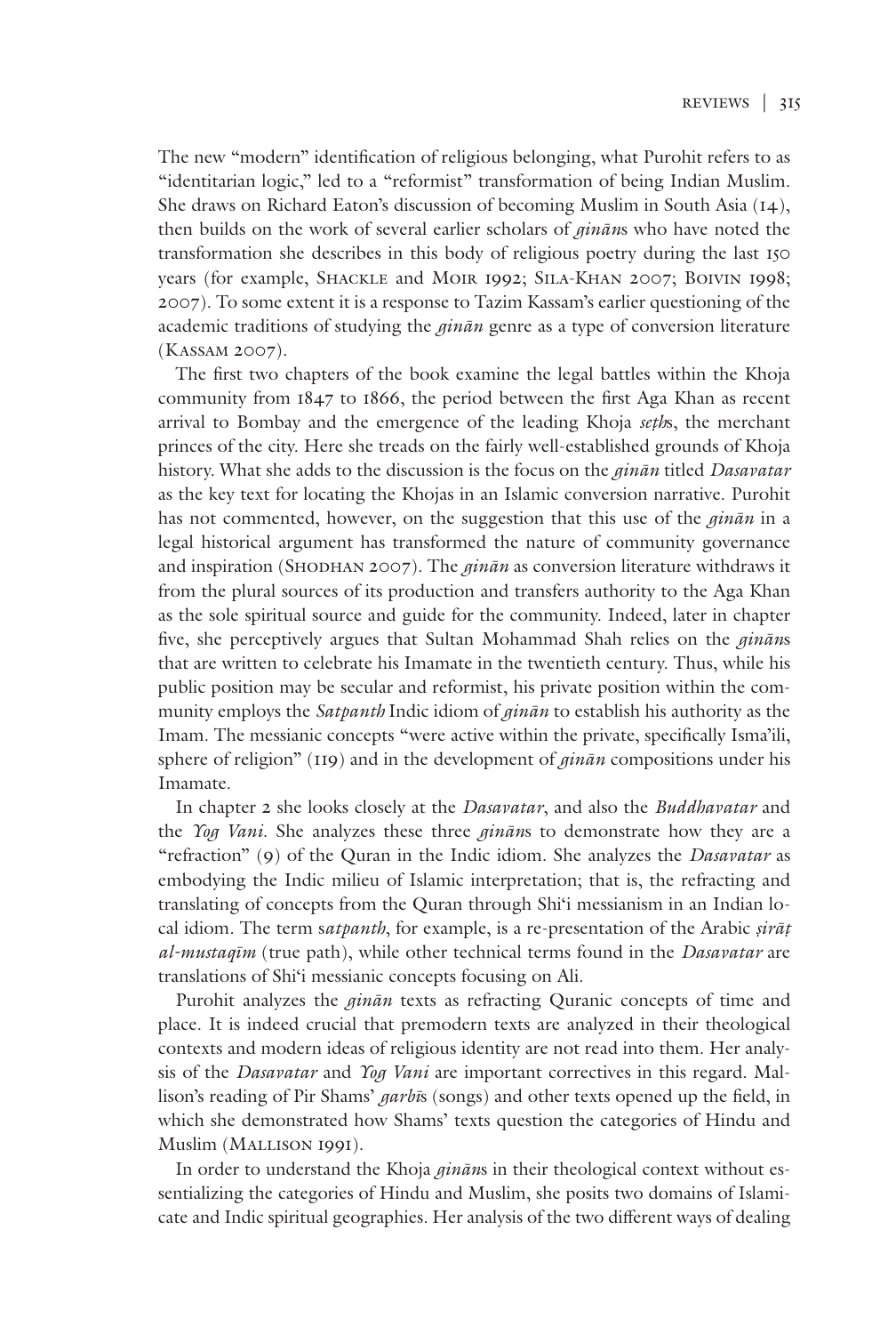with this coexistence of vocabulary and concepts in Indian Muslim texts responds to the same problem as Stewart's (2001) ideas of dynamic equivalence and Kassam's (2007) acceptance of an overlap between semantic domains (61–62). Purohit feels her analysis of the *Dasavatar* and *Yog Vani* would go beyond the semantic to the theological, and as such does away with linguistic boundary markers, such as Perso-Arabic or Sanskrit-Bengali, thereby accessing a shared, interpenetrated, and simultaneous conceptual domain. The idea of *Narayana* (a Sanskrit term for God) and *Mowla* (an Islamicate term for religious leader) or *nabī* (prophet) and *avatār* (incarnation) thus are not mutually exclusive in the *ginān*s but simultaneous.

It would be interesting to trace historical manuscripts of the *ginān* texts to examine the equivalences and simultaneity further, as the author's study is a historical argument of the existence of multiple eschatalogies and theologies based on only a single nineteenth-century version of the *Dasavatar*. It still is very relevant nonetheless to a nineteenth-century understanding of self and identity, one that is struggling with colonial exclusivist categories and inherited inclusivist ones.

*The Aga Khan Case* is much more than the legal case, and the subtitle of the book suggesting religion and identity in Colonial India is really what the book is about. It deals with the question in a multivalent and complex manner. Purohit's analysis goes beyond the legal texts to the religious texts. She moves beyond the Khoja to the Swaminarayan texts, explicating in the process not only the colonial transformation of identity that occurred but also the pre-colonial Indic and simultaneously Islamicate developments in religiosity located in Shi'i messianism. Purohit ironically discovers this alternative religious identity at a historical moment when it is being lost in the public life of the Khoja and Swaminarayan communities. She makes a valuable argument that should be read by scholars interested in modernity and the historical and religious developments during the last two centuries in South Asia, as well as those interested in examining the autonomous development of Islamic traditions in India.

#### **REFERENCES**

#### Asap, Talal

2003 *The Formations of the Secular: Christianity, Islam, Modernity*. Stanford, CA: Stanford University Press.

#### Boivin, Michel

- 1998 *Les Ismailiens*: *Des communautes d'Asie du sud entre islamisation et indianisation*. Turnhout, Belgium: Brepols Publishers.
- 2007 Ginans and the management of the religious heritage of the Ismaili Khojas in Sindh. In KASSAM and MALLISON, eds., 25-53.

### Kassam, Tazim

2007 Reframing ginanic studies: Thoughts on multiple positions and heuristic tropes. In Kassam and Mallison, eds., 1–21.

### KASSAM, Tazim, and Françoise MALLISON, eds.

2007 *Ginans, Texts and Contexts: Essays on Ismaili Hymns from South Asia, in Honour of Zawahir Moir*. New Delhi: Matrix Publishing.

## KAVIRAJ, Sudipto

2010 *The Imaginary Institution of India.* New York: Columbia University Press.